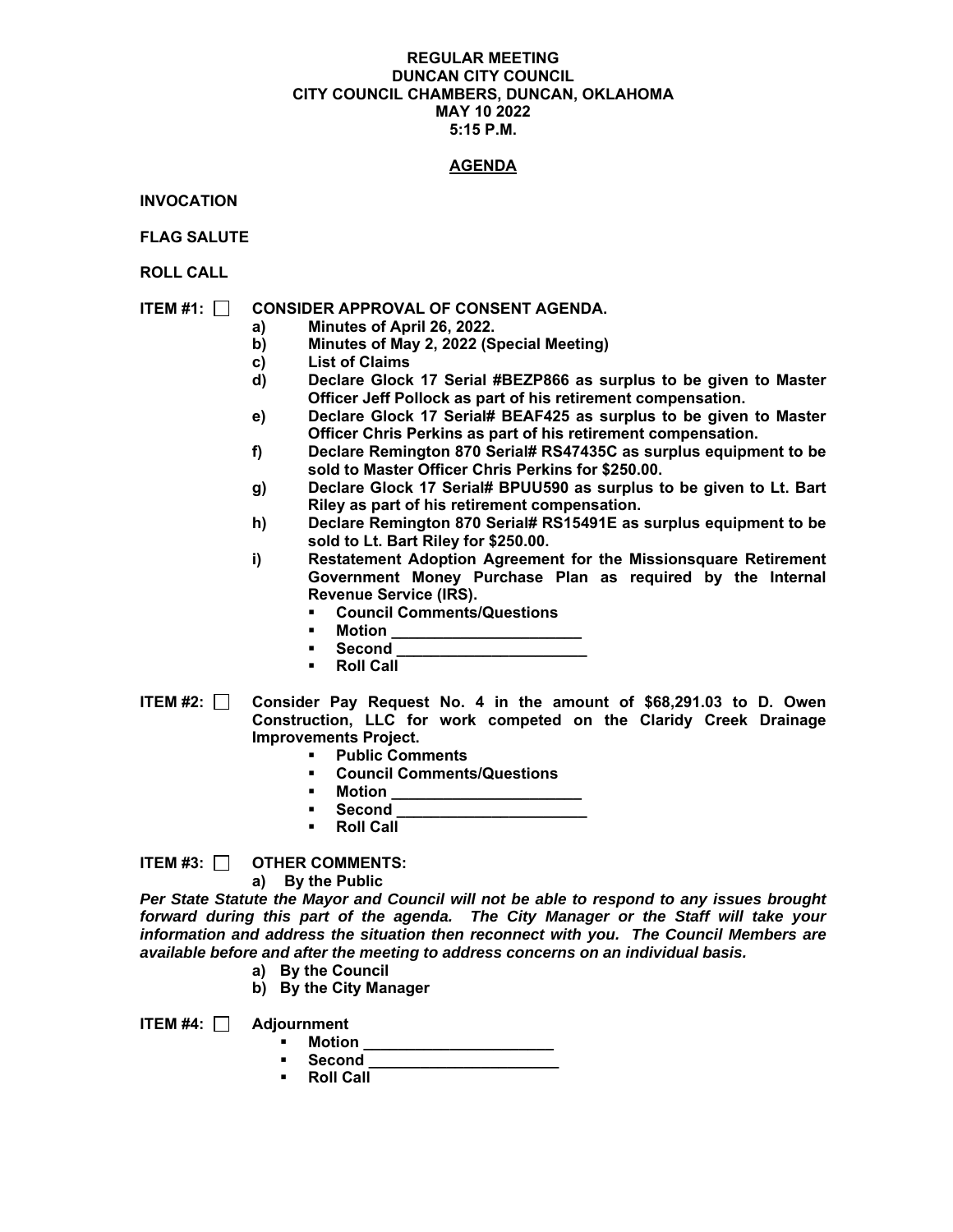#### **REGULAR MEETING DUNCAN PUBLIC UTILITIES AUTHORITY CITY COUNCIL CHAMBERS, DUNCAN, OKLAHOMA MAY 10, 2022 5:15 P.M.**

## **AGENDA**

**ROLL CALL** 

**ITEM #1: CONSIDER APPROVAL OF CONSENT AGENDA** 

- **a) Minutes of April 26, 2022.**
- **Public Comments**
- **Trustee Comments/Questions**
- **Motion \_\_\_\_\_\_\_\_\_\_\_\_\_\_\_\_\_\_\_\_\_\_**
- **Second**<br>**Roll Call**
- **Roll Call**

**ITEM #2: Consider Pay Request No. 35 to Freese and Nichols in the amount of \$20,952.02 for services rendered in connection with the Clear Creek Lake Dam Spillway Replacement Project.** 

- **Public Comments**
- **Trustee Comments/Questions**
- **Motion**
- **Second \_\_\_\_\_\_\_\_\_\_\_\_\_\_\_\_\_\_\_\_\_\_**
- **Roll Call**

**ITEM #3: OTHER COMMENTS:** 

**a) By the Public** 

*Per State Statute the Chairman and Trustees will not be able to respond to any issues brought forward during this part of the agenda. The General Manager or the Staff will take your information and address the situation then reconnect with you. The Chairman and Trustees are available before and after the meeting to address concerns on an individual basis.* 

- **b) By the Chairman and Trustees**
- **c) By the General Manager**

**ITEM #4: □** Adjournment

- 
- **Motion Second \_\_\_\_\_\_\_\_\_\_\_\_\_\_\_\_\_\_\_\_\_**
- **Roll Call**